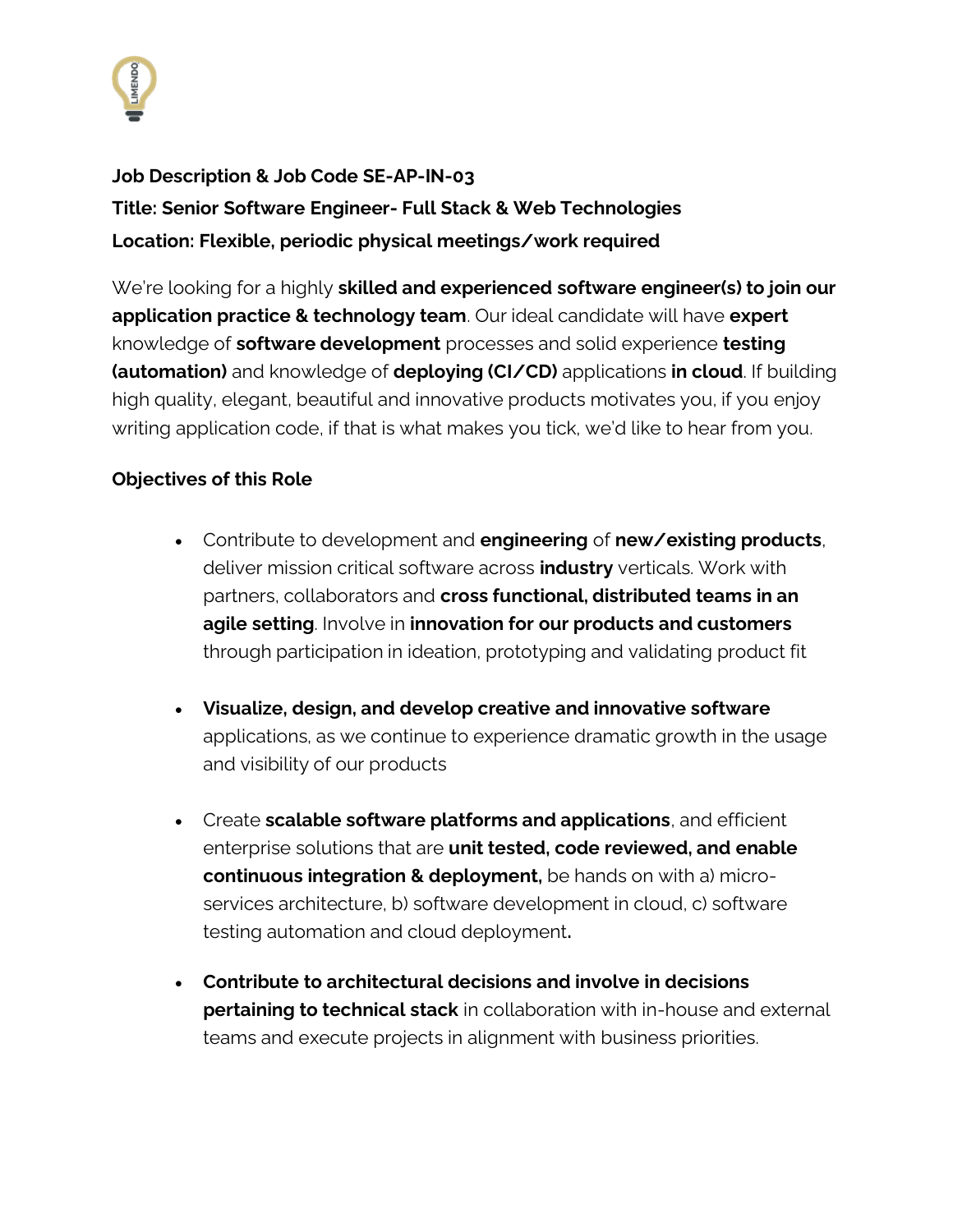

- Examine existing systems, identifying flaws and creating solutions **to improve product quality and enhance monitoring and automated remediation**
- Define, plan and execute full software development life cycle (SDLC) for projects, adhering to company standards and expectations

## **Daily and Monthly Responsibilities**

- Design and **build tools and frameworks** to support product development, **ensure quality** standards, deployment, management and monitoring of the company's services and products
- **Plan and scale distributed software and applications**, applying synchronous and asynchronous design patterns, write code, and deliver in accordance with scope, urgency and quality and challenge assumptions where necessary
- **Collaborate with global team, producing contributing to project work plans and evaluating feasibility of project, estimating work effort**, while leveraging global **technology stack** and making localized improvements
- Work with project/product managers and user experience designers to **influence the strategy for the next wave of product roadmap features** and system capabilities, identifying the best way to deliver agreed plans.
- Demonstrate proactiveness to manage risks. e.g., technical stack, design patterns, code reviews and evangelize s/w best practices
- Give a high level of attention to free of faulty programming, **keep developers** proactively informed without compromising reliability, conduct code reviews and act as a gatekeeper of quality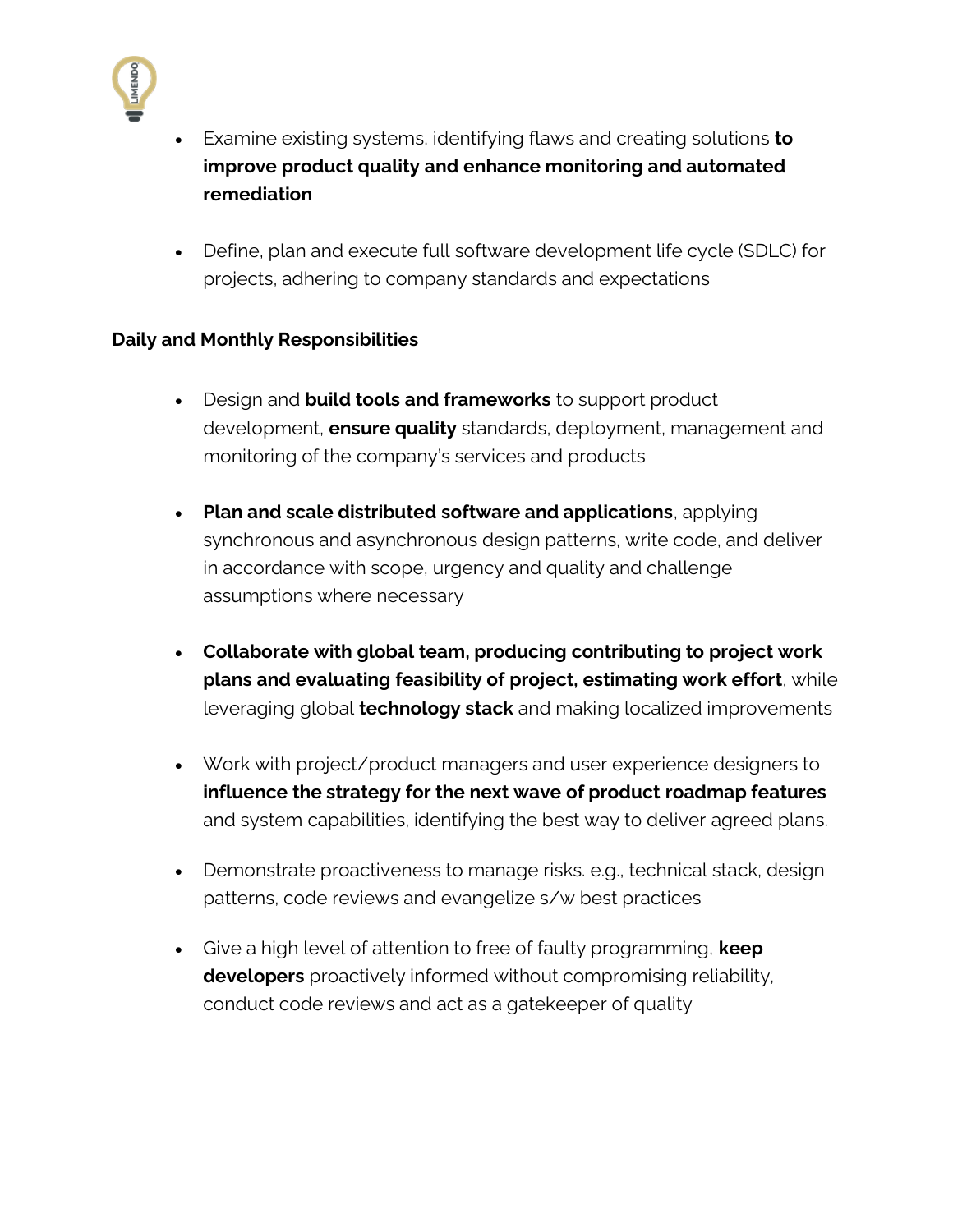

- **Demonstrate technical subject matter expertise**, take voluntary ownership, responsibilities and contribute to create an environment that reflects **Limendo** values and culture
- Track, **document** where essential, and **maintain software** & system functionality—both internally and externally, leveraging opportunities to **improve engineering productivity**

## **Good to have**

- **Identify and implement** best practices in software engineering, quality assurance and tooling. **Champion** Limendo vision and culture inside and outside the organization.
- **Contribute** to technical articles, blogs, videos and host sessions or inperson, online/live workshops in-house or if necessary, to external audience on select technical topics, discuss industry best practices, emerging tools and technologies, **lead lab/research initiatives and drive PoCs targeted at innovation and creative problem solving**.
- **Mentor resources** lead by example in all spheres of professional development, groom and develop talent, contribute to talent development efforts, manage learning and development of team members, work directly with senior members and align to business priorities, communicate effectively in all forms of the language, written, spoken and visual.

## **Skills and Qualifications**

- Bachelor's degree in **Computer / Software engineering** or Information Technology & Master's in Engg. Management or professional equivalent
- 5 10 years of experience **engineering enterprise software and platforms/ knowledgeable on no-code**